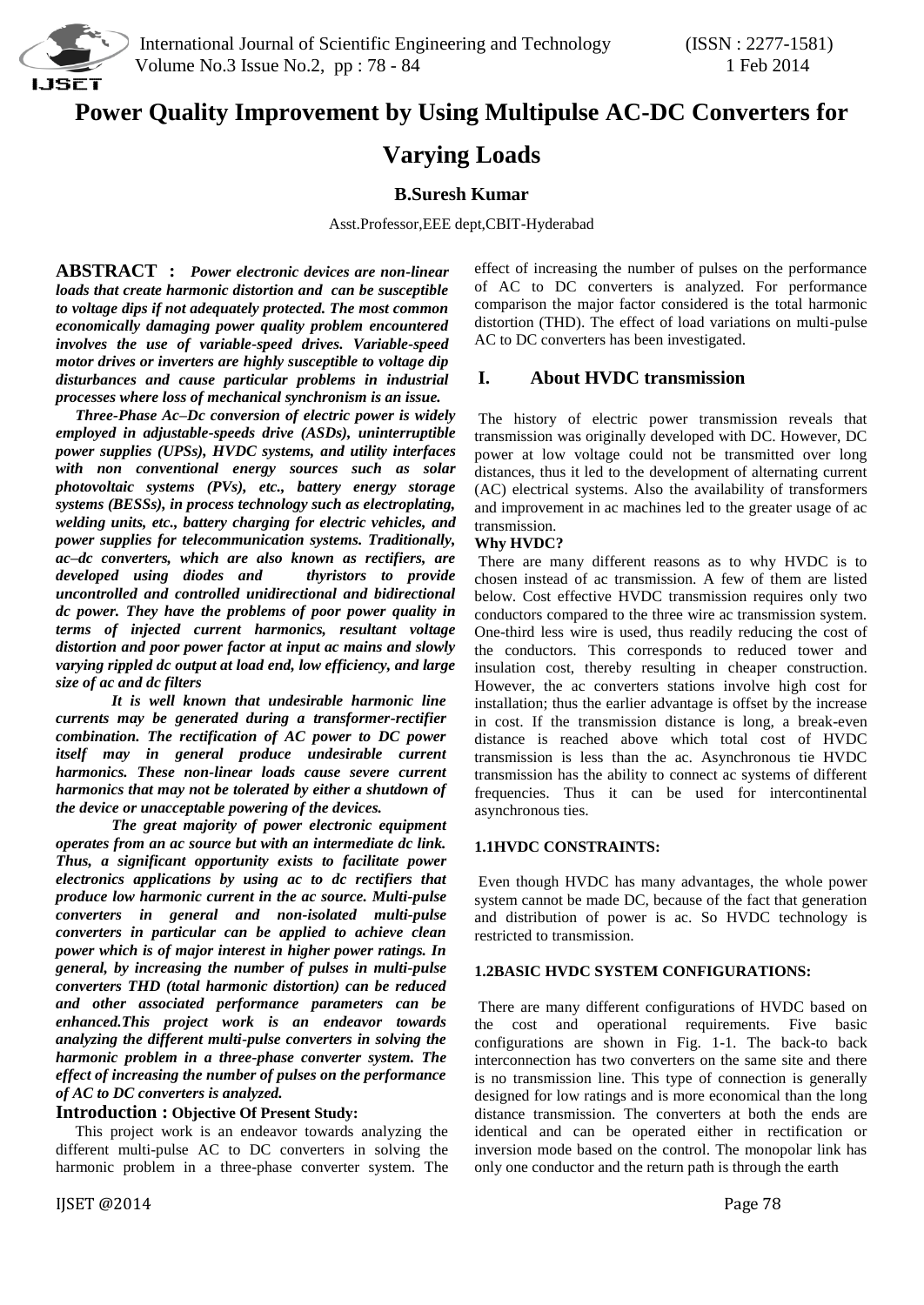



 **Fig. 1.1. Back-to-back interconnection**



 **Fig. 1.2. Monopolar link**



 **Fig. 1.3. Bipolar link**



**Fig. 1.4. Parallel 3-terminal**



# **Fig. 1.5. Series connection**

# **1.3COMPONENTS OF HVDC TRANSMISSION SYSTEM:**

# **1.3.1The converter station:**

The converter stations at each end are identical and can be operated either as an inverter or rectifier based on the control.

This is accomplished in two ways:

1) With phase isolated bus bars where the bus conductors are housed within insulated bus ducts with oil or SF6 as the insulating medium,

2) With wall bushings and these require care to avoid external or internal breakdown [1].



**Fig. 1.6. HVDC substation configuration** 

**1.3.2Converter Transformer:** The arrangement of the transformer windings depends on the converter configuration. For example the 12-pulse converter configuration can be obtained with any of the following transformer arrangements [2]:

- Six single-phase, two winding
- Three single-phase, three winding
- Two three-phase, two winding

**1.3.3 Smoothing Reactors:** The main purpose of a smoothing reactor is to reduce the rate of rise of the direct current following disturbances on either side of the converter [2].

1.3.4A**C Filters:** Filters are used to control the harmonics in the network.

**1.3.5DC Filters:** The harmonics created by the convertercancausedisturbancesintelecommunication systems and specially designed DC filters are used in order to reduce the disturbances.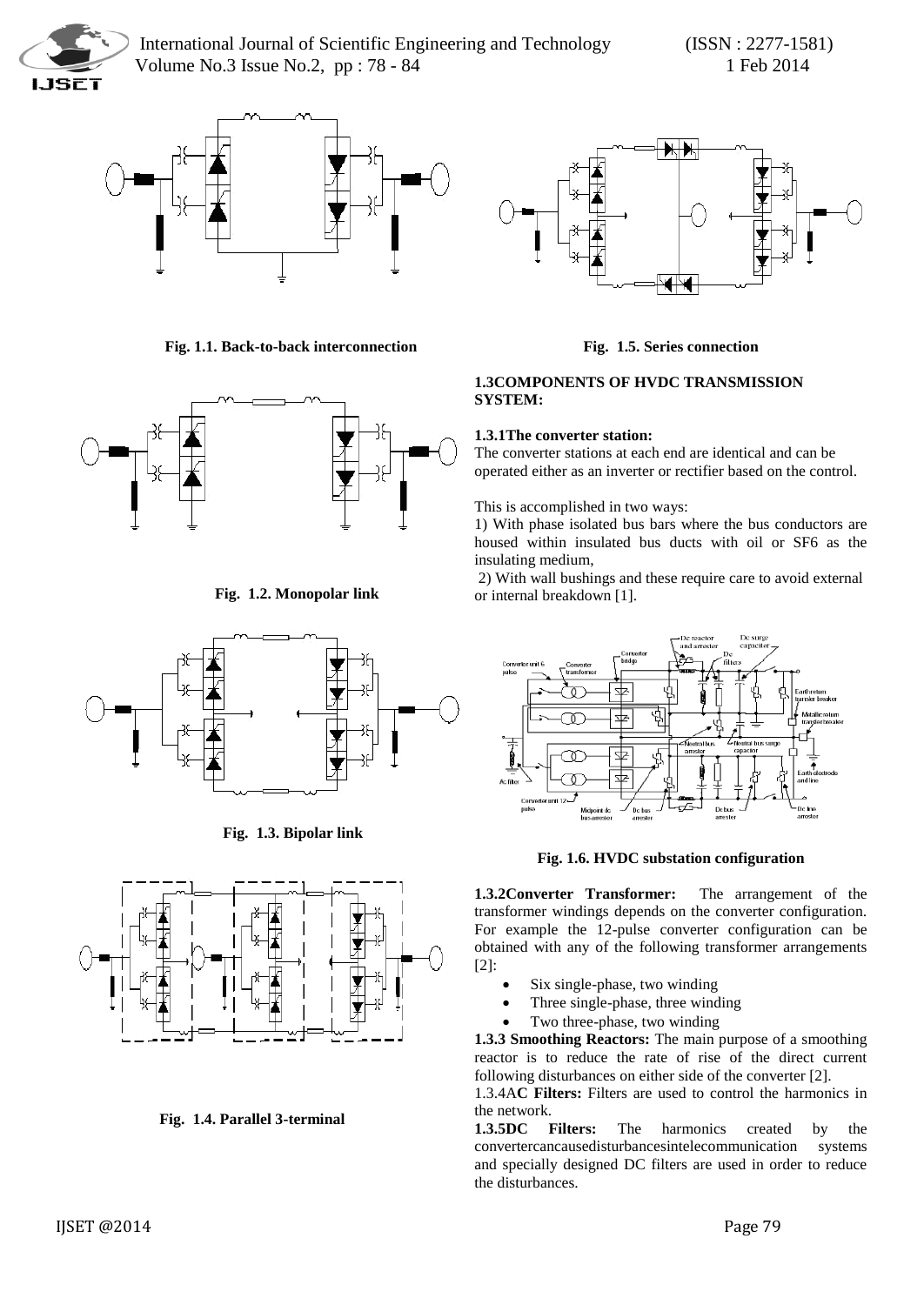

**1.3.6Transmission medium:** HVDC cables are generally used for submarine transmission and overheads lines are used for

bulk power transmission over the land. **1.3.7HVDC TECHNOLOGY:** The fundamental process that occurs in an HVDC is the conversion of electrical current from ac to DC (rectifier) at the transmitting end and from DC to ac at the receiving end.

### **1.4 SELECTION OF CONVERTER CONFIGURATION:**

**Introduction:** A DC system can be operated with constant voltage or with constant current. In this the selection of converter configuration



**Fig. 1.7. Current converter**



# **Fig. 1.8. Voltage converter**

The voltage can still be regulated using the devices and the current ratio remains unaltered. The converter configuration as shown in fig.1.4, has an impedance Z connected across Again there are three different combinations of voltage and current source converters.

a) Voltage source converters on both ends

b) Voltage source converter on one end and current source on other end

c) Current source converters on both ends.

**a) Natural Commutated Converters:** These are most used in the HVDC systems as of today. The component that enables this conversion process is the thyristor.

**b) Capacitor Commutated Converters:** The capacitors are connected in series between the converter transformer and the thyristor valves.

**c) Forced Commutated Converters:** This type of converters is advantageous in many ways. For the control of active and reactive power, high power quality etc.,

# **1.5 CONVERTER OPERATION:**

The six-pulse converter bridge shown in the fig.1.5 is used as the basic converter unit of HVDC transmission rectification where electric power flows from the ac side to the DC side and inversion where the power flow is vice versa. Thyristor valves conduct current on receiving a gate pulse in the forward biased mode. The thyristor has unidirectional current conduction control and can be turned off only if the current goes to zero in the reverse bias. This process is known as line commutation. Inadvertent turn-on of a thyristor valve

may occur once its conducting current falls to zero when it is reverse biased and the gate pulse is removed. Too rapid an increase in the magnitude of the forward biased voltage will cause the thyristor to inadvertently turn on and conduct [1]. The design of the thyristor valve and converter bridge must ensure such a condition is avoided for useful inverter operation.



#### **Fig. 1.9. HVDC operation**

**a) Commutation**: Commutation is the process of transfer of current between any two-converter valves with both valves carrying current simultaneously during this process [1].

**b) Converter Bridge Angles:** The electrical angles, which describe the converter bridge operation, are shown in fig. 1.9.

**c) Delay angle alpha (α):** This angle is controlled by the gate firing pulse and if less than 90 degrees, the converter bridge is a rectifier and if greater than 90 degrees, it is an inverter. This angle is often referred to as the firing angle.

**d) Advance angle beta (β):** The time expressed in electrical angular measure from the starting instant of forward current conduction to the next zero crossing of the idealized sinusoidal commutating voltage. The angle of advance β is related in degrees to the angle of delay 'α' by:

#### $β = 180-α$

**e) Overlap angle (µ):** The duration of commutation between two converter valves expressed in electrical angular measure.

**f) Extinction angle gamma (γ):**Gamma (γ) depends on the angle of advance  $\beta$  and the angle of overlap  $\mu$  and is determined by the relation

#### γ=β–µ

**1.6 Control and Protection:** HVDC transmission systems involve (must transport) very large amounts of electric power and the desired power transfer is achieved by precisely controlled DC current and voltage across the system. Also in DC transmission the power-flow direction is determined by the relative voltage magnitudes at the converter terminals which can be controlled by adopting a firing-angle control scheme. Therefore it is very important and necessary to continuously and precisely measure system quantities which include at each converter bridge, the DC current, its DC side voltage the delay angle  $\alpha$  and for an inverter, its extinction angle γ. Each converter station is assumed to be provided with constant current and constant extinction-angle controls for equidistant firing angle control.

# **II. POWER QUALITY**

# **2.1 INTRODUCTION:**

 Large amount of harmonics, poor power factor and high total harmonic distortion (THD) in the utility interface are common problems when non-linear loads such as adjustable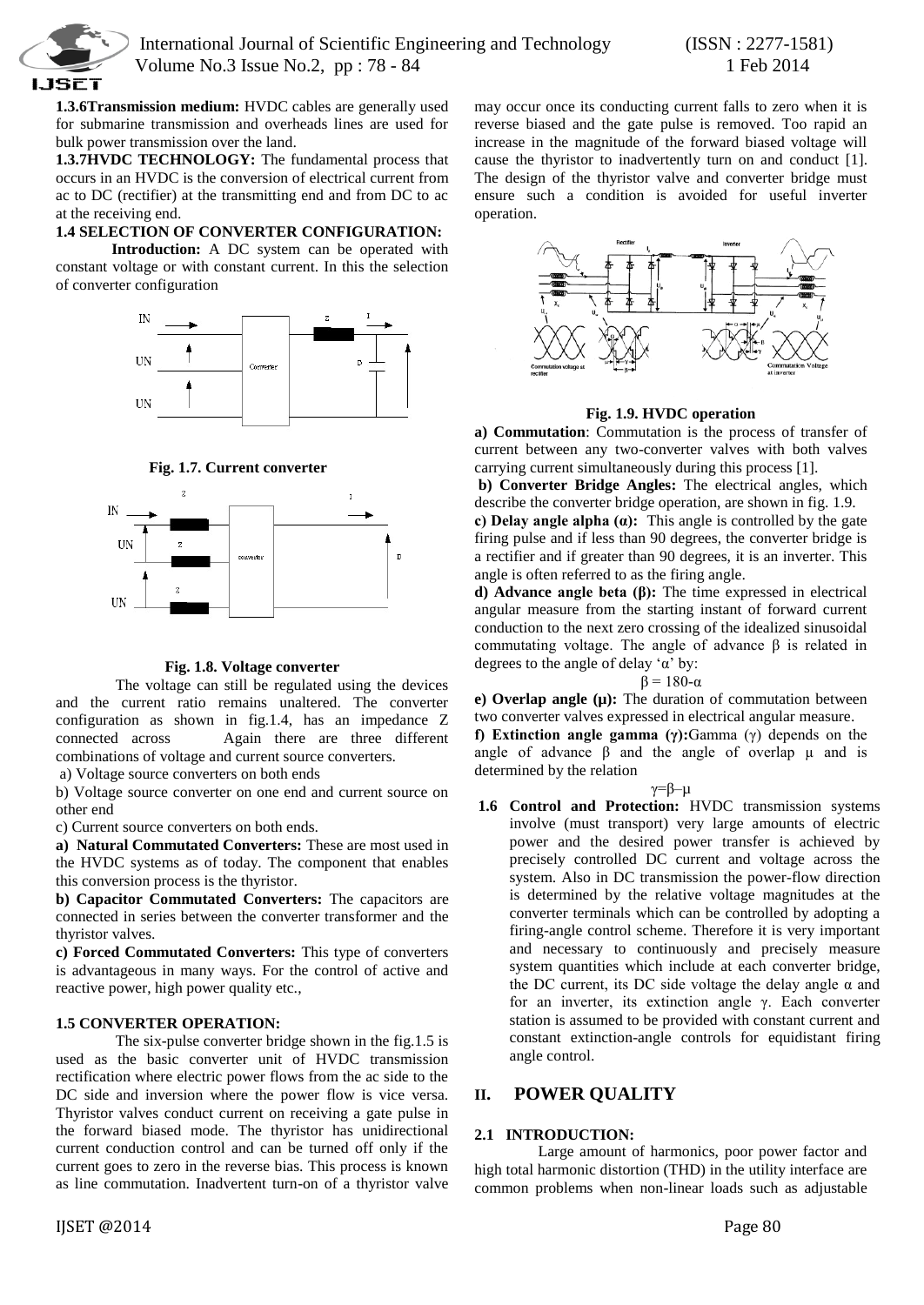

speed drives, power supplies, induction heating systems, UPS systems and SMPS are connected to the electric utility. In several cases, the interface to the electric utility is processed with three-phase uncontrolled diode bridge rectifier. Due to the nonlinear nature of load, the input line currents have significant harmonics.

# **2.2 POWER QUALITY PROBLEM:**

The power quality of power supply of an ideal power system means to supply electric energy with perfect sinusoidal wave form at a constant frequency of a specified voltage with least amount of disturbances. However the harmonic is one of the major factor due to which none of condition is fulfilled in practice. The presence of harmonics disturbs the waveform shape of voltage and current and increases the current level and changes the power factor of supply and which in turn creates so many problems.

#### **2.3WHAT ARE HARMONICS?**

The electricity is produced and distributed in its fundamental form as 50 Hz in India. A harmonics is defined as the content of signal whose frequency is integral multiple of the system fundamental frequency. Due to harmonic effect the sinusoidal wave form is no longer have stand and it become non-sinusoidal or complex wave form. The complex waveform consists of a fundamental wave of 50 Hz and a number of other sinusoidal waves whose frequencies are integral multiple of fundamental wave like 2f(100hz), 3f (150 Hz), 4f (200 Hz) etc. Wave having frequency of 2f, 4f, 6f etc are called the even harmonics and those having frequency of 3f, 5f, 7f etc are called as odd harmonics. When fundamental frequency is super imposed with high-level harmonics it results into complex wave and which is non sinusoidal.

#### **2.4 CAUSES OF PRODUCTION OF HARMONICS:**

There are many cases which are responsible for production of harmonic effect in power supply system, few of them listed below:

- More use of solid-state power converters for industrial drivers.
- Use of arc and induction furnaces for steel and nonferrous plants.
- Use of thyristor controlled locomotives.
- Use of electronic loads in domestic sectors.
- Use of energy conservation devices in both domestic and industrial sectors, e.g. electronic chokes for florescent light, electronic controllers for motors.
- The operation of transformers closure to saturation region for magnetizing curve.
- Non-sinusoidal air gap flux in synchronous machines.
- Magnetizing current of saturated reactors.

# **2.5 EFFECTS OF HARMONICS ON ELECTRICAL EQUIPMENTS:**

Few cases in that how electrical equipments and circuits affect due to presence of harmonics in power supply system.

 When complex voltage is applied across circuit containing both inductance and capacitance, it may happen that circuit resonate at one of the harmonic frequencies of applied voltage. If it is a series circuit large current will be produced at resonance, even though the applied voltage

### **2.6 Review of Multi-Pulse Converters:**

 A large number of publications have appeared in the field of multi-pulse converters, many giving new concepts and verifying their claims by simulations and experimental work. Paice [1] proposed maximizing the efficiency of a 12 pulse AC-DC converter based on a hexagonal autotransformer arrangement. Choi [2] in his paper has presented new autotransformer arrangements with reduced KVA capacities are presented for harmonic current reduction and to improve AC power quality of high current DC power supplies. Simulation results are given in the paper. Falcondes and Babri[3] has proposed a new isolated high power factor 12 KW power supply based on 18-pulse transformer arrangement .the topology used involves a simple control strategy .simulations and experimental results are given in paper.

# **II. MULTI-PULSE CONVERTERS**

As it has been mentioned earlier, there are several techniques primarily adopted for the mitigation of harmonics in a 3-phase converter and multi-pulse converters fall in the same category of remedial measures. This technique is discussed, in detail, in the present chapter.

# **3.1 INTRODUCTION:**

As it has been emphasized already, AC/DC converters in various drive and other industrial applications are the root cause for power quality problems. As the research in high energy physics progresses and as the particle accelerators find many applications in industrial and medical areas, power supplies with integrated magnetics featuring high input power quality and better performance are increasing in demand. In non isolated multi-pulse converters, the windings are interconnected such that the kVA transmitted by the actual magnetic coupling is only a portion of total kVA. The reduction in kVA rating of the transformer and a new method to improve the quality of AC input currents by introducing taps on the interphase reactor has also been proposed in the literature.

#### **3.2 MULTI-PULSE METHODS:**

The term multi-pulse method is not defined precisely. In principle, it could be imagined to be simply more than one pulse. However, by proper usage in the power electronics industry, it has come to mean converters operating in a three phase system providing more than six pulse of DC per cycle.

Multi-pulse systems result in two major accomplishments namely,

1. Reduction of ac input line current harmonics.

2.Reduction of DC output voltage ripple`

#### **3.2.1. Un controlled Multipulse Converters:**

Fig.3.1. to Fig 3.3. Shows some of the circuits of these converters. Normally, diode bridges are used with a higher number of pulses for reducing harmonics in ac mains and reduced value of ripple voltage in the dc output. These are developed in 12-, 18-, 24-, 30-, 36-, 48-pulse,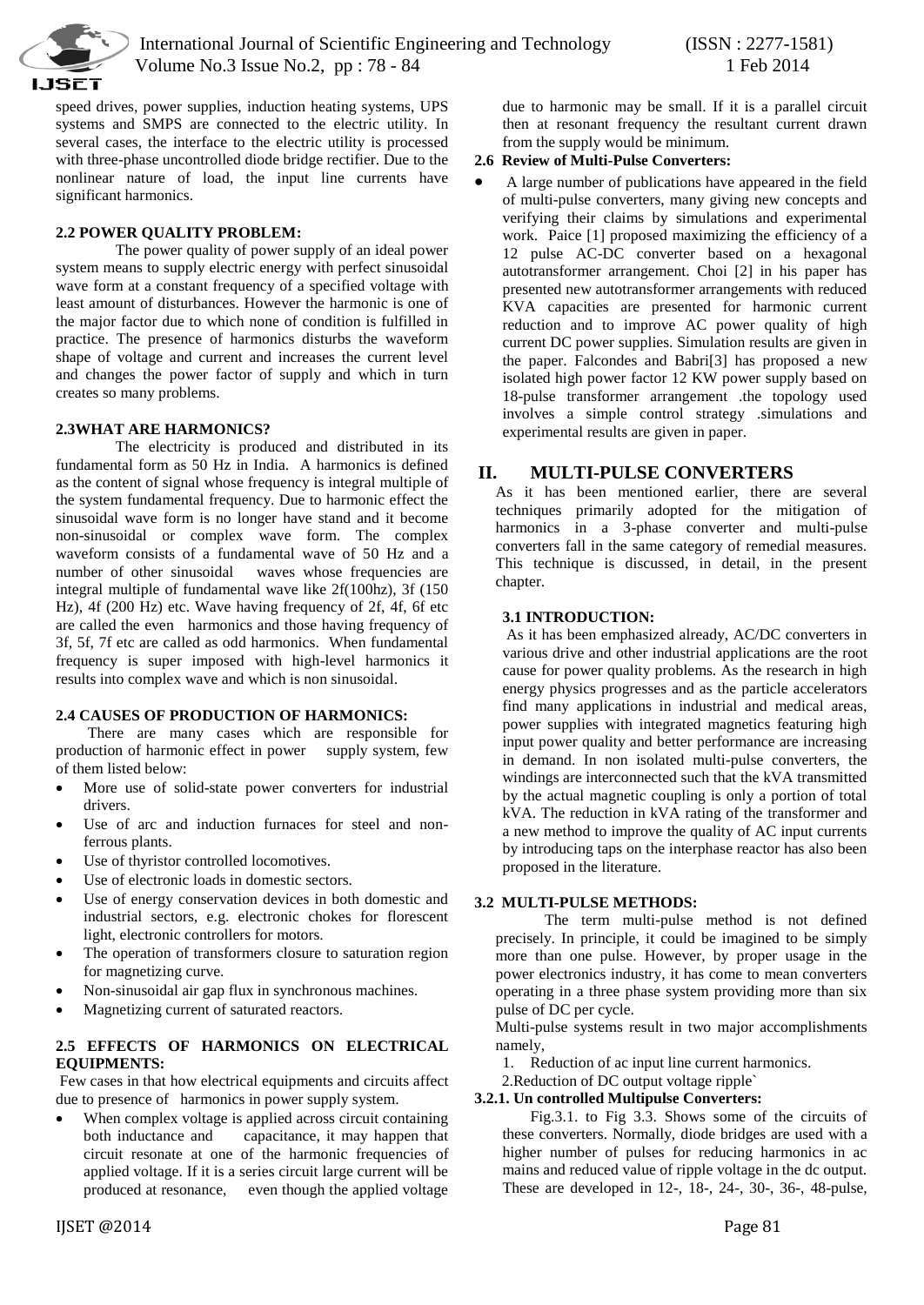

etc., converters, through input multi pulse auto/isolation transformers.



**Fig.3.1.** Un controlled 12 pulse converter



 **Fig.3.3.** Un controlled 24 pulse converter

# **3.2.2. Controlled Multipulse Converters:**

These converters normally use thyristors and harmonics reduction is made effective with pulse multiplication using magnetics. Fig.  $3.4 \& 3.5$  shows the two typical circuits of such converters. The use of fully controlled thyristor bridge converters offers bidirectional power flow and adjustable output dc voltage. The use of a higher number of phases through an input multiple winding transformer and pulse multiplication using tapped reactor, and an injection transformer, reduces THD to input ac currents and ripples in the output dc voltage. These converters are used in high rating dc motor drives, HVdc transmission systems, and in some typical power supplies. Fig.3.4. shows a typical multipulse converter, which can be operated as a 6-, 12-, and 24-pulse converter. Similarly, the converter shown in Fig. 3.5. can be operated in 12-, 24-, and 48-pulse modes of operation. The cost and weight of input transformers can be reduced by using autotransformers in low-and medium-voltage applications.







**Fig.3.5.** 48 pulse controlled converter

# **3.3ZIG-ZAGPHASE SHIFTING TRANSFORMERS:**

The Zigzag Phase-Shifting Transformer implements a three-phase transformer with a primary winding connected in a zigzag configuration and a configurable secondary winding. The model uses three single-phase, three- winding transformers. The primary winding connects the windings 1 and 2 of the single-phase transformers in a zigzag configuration.

# **IV. SIMULINK/MATLAB AS A TOOL FOR SIMULATION**

Simulation is a tool for the understanding of many complex problems. Several digital simulation packages are commercially available. This chapter presents a comparison of the salient features of various simulation tools available to model the electrical drive systems in a digital computer such as PSIM, CASPOC, PSPICE, SABER, SIMPLORER and SIMULINK/MATLAB.

PSPICE is mainly meant for the simulation of electronic circuits. Modeling of machines especially with a feedback control loop becomes very difficult in this package. PSIM and CASPOC take very little time to learn but the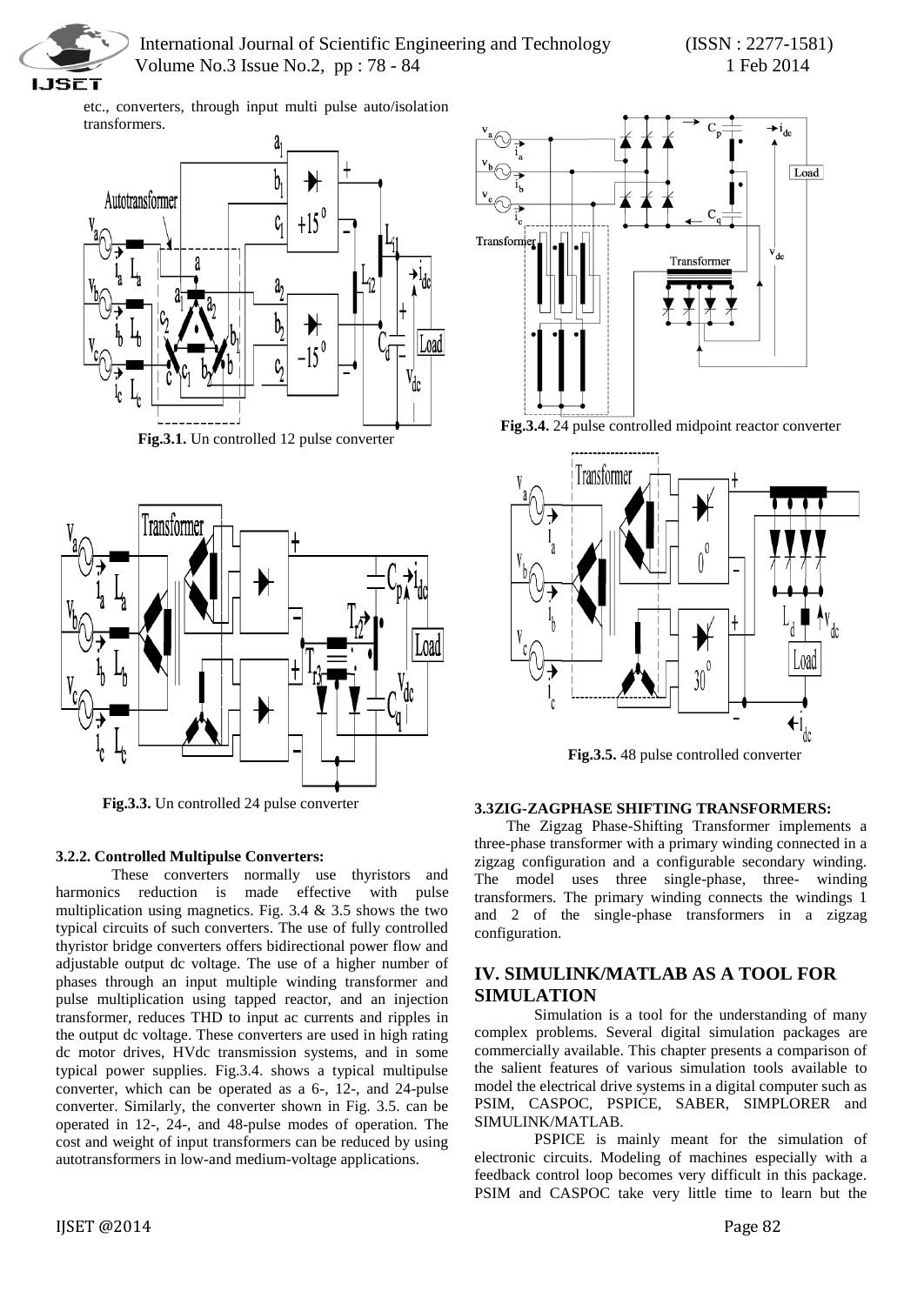

micro-modeling of devices is not possible in this package due to which the accuracy of results is quite limited. SABER and SIMPLORER are exclusively meant for power electronic and drive system simulations and they are user-friendly as well. But both these packages are extremely expensive. SIMULINK/MATLAB is a general-purpose simulation tool with several tool-boxes embedded in it to enable modeling of complicated control schemes as well. The power system block set has specifically a large number of components conforming to the needs of an electrical power engineer.

# **V. SIMULATION OF CONTROLLED AND UNCONTROLLED MULTI-PULSE AC-DC CONVERTERS**

# **5.1 SIMULATION OF UNCONTROLLED MULTI-PULSE CONVERTERS:**

# **5.1.1 Six-pulse converter (un-controlled)**

The six pulse converter bridge shown in Fig. as the basic converter unit of HVDC transmission is used equally well for rectification where electric power flows from the a.c. side to the d.c side and inversion where the power flow is from the d.c side to the a.c. side. Thyristor valves operate as switches which turn on and conduct current when fired on receiving a gate pulse and are forward biased.



**Fig. 5.1.** Uncontrolled Six-Pulse Converter



 **Fig. 5.2.**Waveforms of input current, output voltage, output current:



**Fig. 5.3.** THD for input current



 **Fig. 5.4.**THD for output voltage

# **5.1.2 Simulation of Controlled Multi-Pulse Converters:**

For the simulation of controlled multi pulse converters instead of the diode bridge we use the thyristor bridge and the corresponding pulses are given.

#### **5.4.1 Six-pulse converter (controlled)**



**Fig. 5.25.**Controlled six-pulse Converter